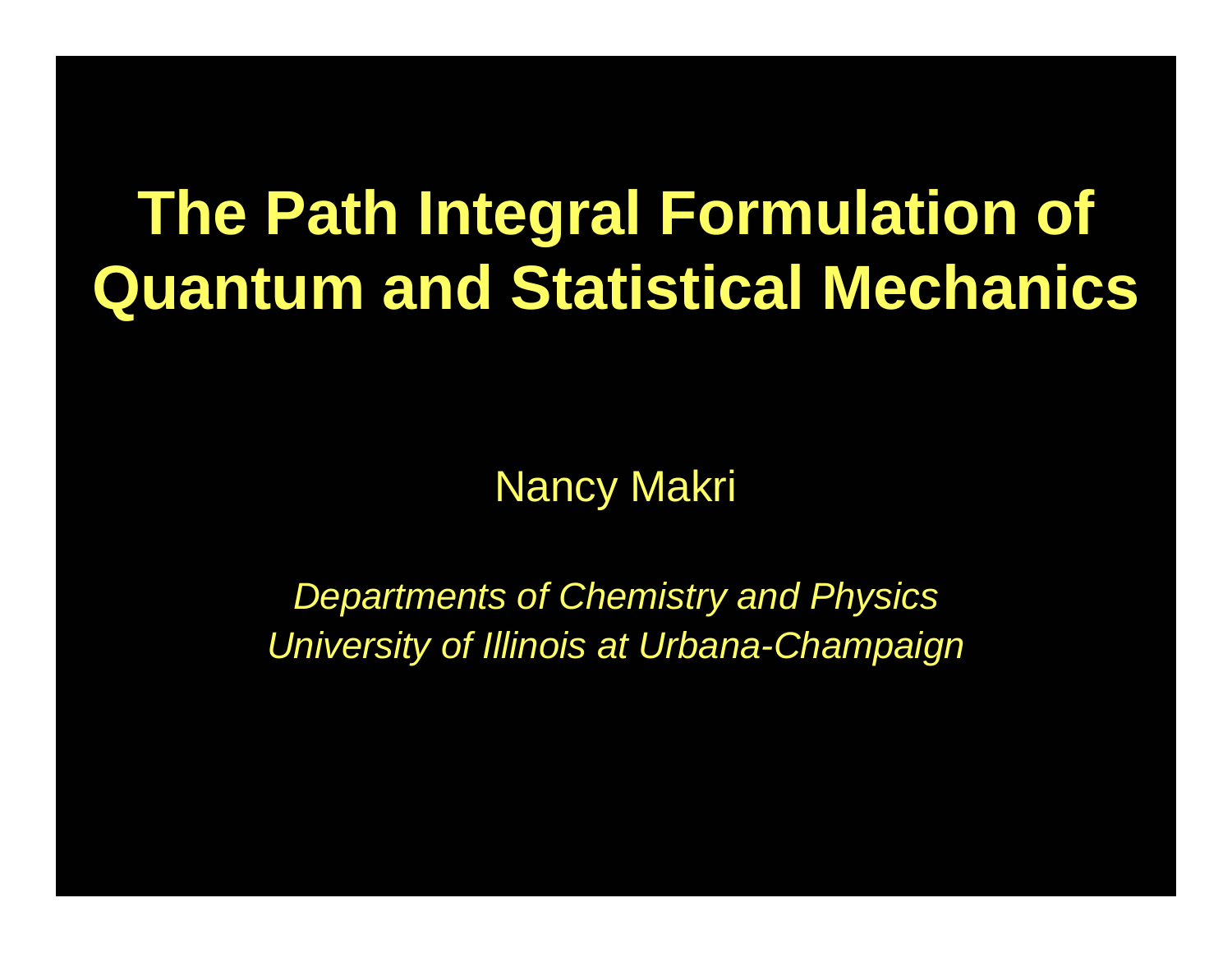# **II. Numerical Methodology and Applications**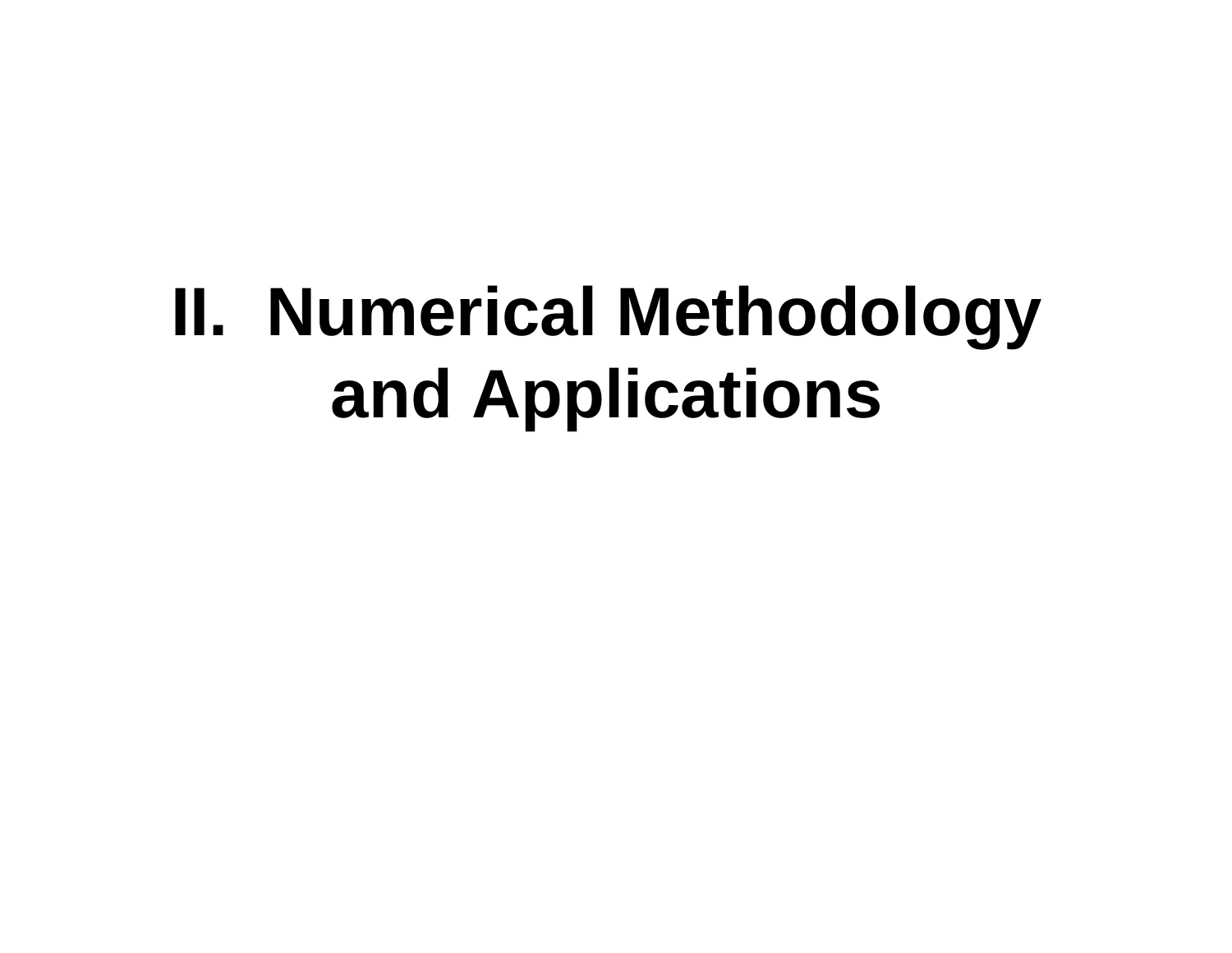# Quantum dissipative systems

System – harmonic bath models

$$
H = \frac{p_s^2}{2m_0} + V_0(s) + \sum_j \left(\frac{p_j^2}{2m_j} + \frac{1}{2}m_j\omega_j^2 q_j^2 - c_j s q_j\right)
$$
  
\n
$$
\underbrace{\Omega}_{\text{System}}
$$

Classically, the system satisfies the generalized Langevin equation:

$$
m_0 \ddot{s}(t) + \int_0^t \eta(t - t') \dot{s}(t') + V'_0(s(t)) = \xi(t)
$$

Quantum dynamics: non-interacting blip approximation (Leggett and coworkers)

Systems in contact with nonlinear condensed phase environments

$$
H = H_0(s, p_s) + H_b(\mathbf{q}, \mathbf{p}, s)
$$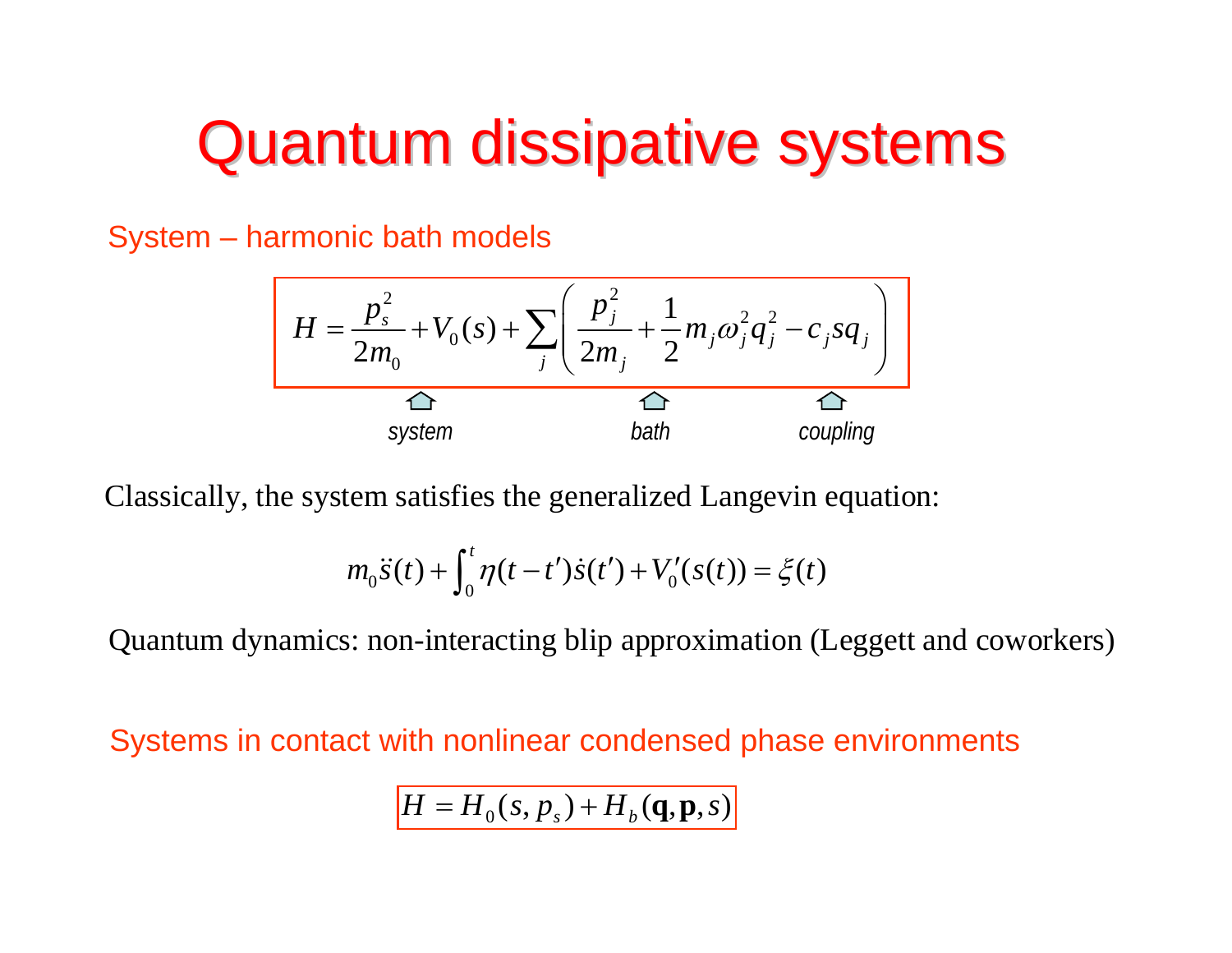# PATH INTEGRAL METHODOLOGY

### **Path integral – influence functional formalism**

 $H = H_0(s, p_s) + H_b(q, p, s)$ 

- *<sup>s</sup>*: observable system
- **q**: multidimensional bath



#### *F*: influence functional

- Choose a time step, split the time evolution operators and discretize the paths.
- In general, the influence functional requires a many-body calculation in itself.
- The sum over system paths is tractable only for short time.

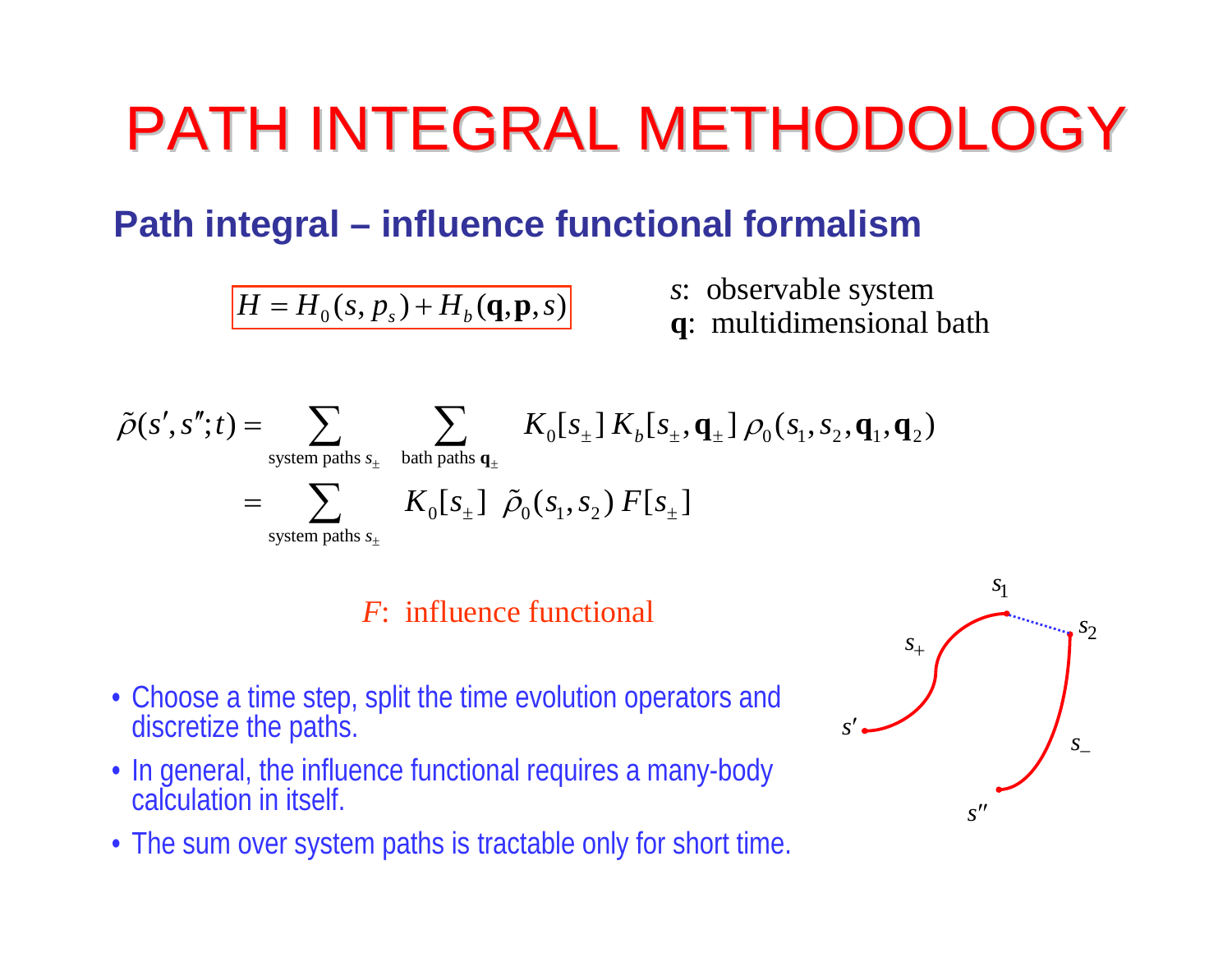$$
\widetilde{\rho}(s',s'';t) = \sum_{\text{system paths }s_{\pm}} K_0[s_{\pm}] \widetilde{\rho}_0(s_1,s_2) F[s_{\pm}]
$$

- • The number of paths grows *exponentially* with the number of time steps.
- • The influence functional introduces *nonlocal couplings* analogous to memory effects in GLE.
- The reduced-dimension path integral is *not* equivalent to a one-dimensional Schrodinger equation.
- • Markovian (memory-free) evolution is recovered only in the infinite temperature limit [Leggett *et al*.]

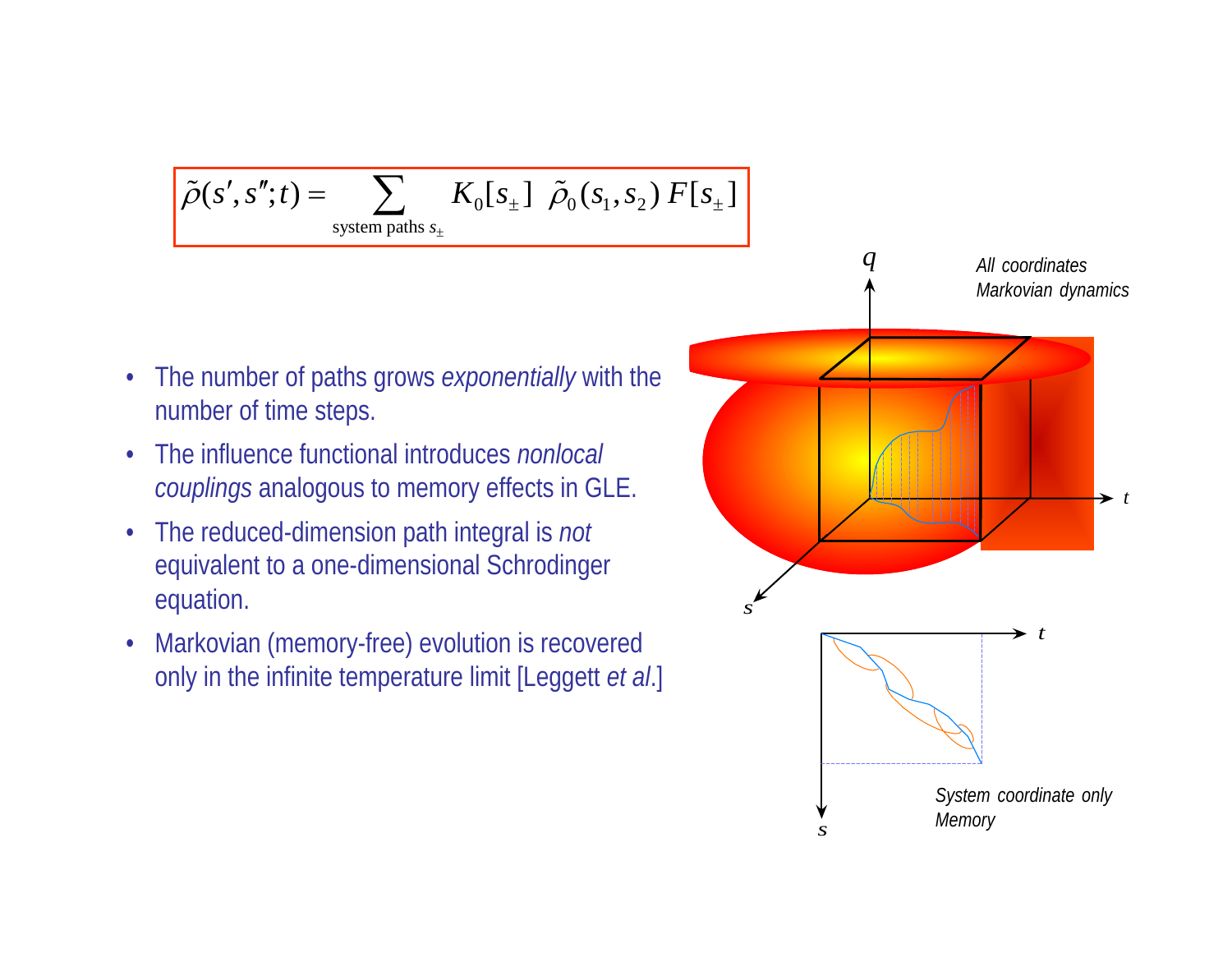#### Influence functional from a *harmonic* bath

$$
F[s_{\pm}] = \exp\left\{-\int_0^t dt'\int_0^{t'} dt''\big(s_{+}(t') - s_{-}(t')\big)\big(\alpha(t'-t'')s_{+}(t'') - \alpha^{*}(t'-t'')s_{-}(t'')\big)\right\}
$$

In discrete form,

$$
F\left(s_0^{\pm}, s_1^{\pm}, \ldots s_N^{\pm}\right) = \exp\left\{-\sum_{k_1=0}^N \sum_{k_2=0}^N \left[\left(s_{k_1}^{\pm} - s_{k_1}^{\pm}\right) \left(\eta_{k_1 k_2} s_{k_2}^{\pm} - \eta_{k_1 k_2} s_{k_2}^{\pm}\right)\right]\right\}
$$

- •The coefficients are given by the force autocorrelation function of the bath.
- • The force autocorrelation function of the dissipative bath decays with time. This behavior is a consequence of *decoherence*.
- • The nonlocal interactions drop off rapidly if the bath has a broad spectrum, thus the nonlocality has a finite span.
- • Discarding negligible interactions the remaining terms leads to a structure that can be exploited to evaluate the path integral by an iterative procedure.

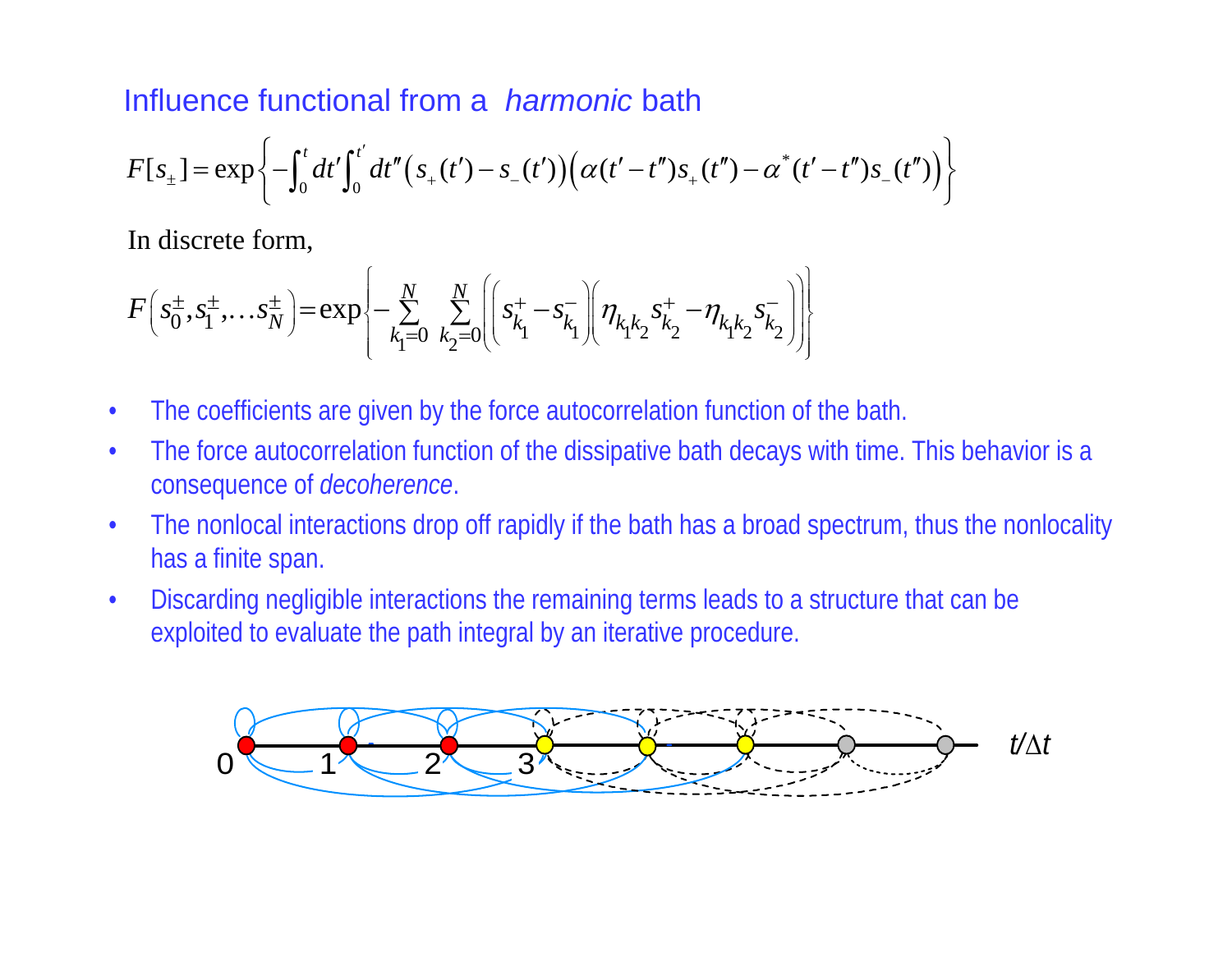#### Iterative propagation for a system coupled to a harmonic bath

### $\mathbf{R}(kL+L) = \mathbf{T} \cdot \mathbf{R}(kL)$

- **R**: vector (functional) of (statistically significant) path segments of length *L* Δ *t*.
- **T**: propagator matrix connecting adjacent path segments.



Only path segments that span the memory length are stored. If *M* such path segments are used, the result after  $N$  iterations is equivalent to that which would have been obtained by including explicitly  $M\hspace{-1.45pt}N$  paths.

e.g. 
$$
M \sim 10^4
$$
,  $N = 1000 \Rightarrow 10^{4000}$  paths included

- D. E. Makarov and N. Makri, *Chem. Phys. Lett.* **221**, 482 (1994).
- N. Makri and D. E. Makarov, *J. Chem. Phys*. **102**, 4600, 4611 (1995).
- E. Sim and N. Makri, *Chem. Phys. Lett*. **249**, 224 (1996).
- E. Sim and N. Makri, *Comp. Phys. Commun*. **99**, 335 (1997).
- $\bullet$ N. Makri, *J. Phys. Chem..* **102**, 4414 (1998).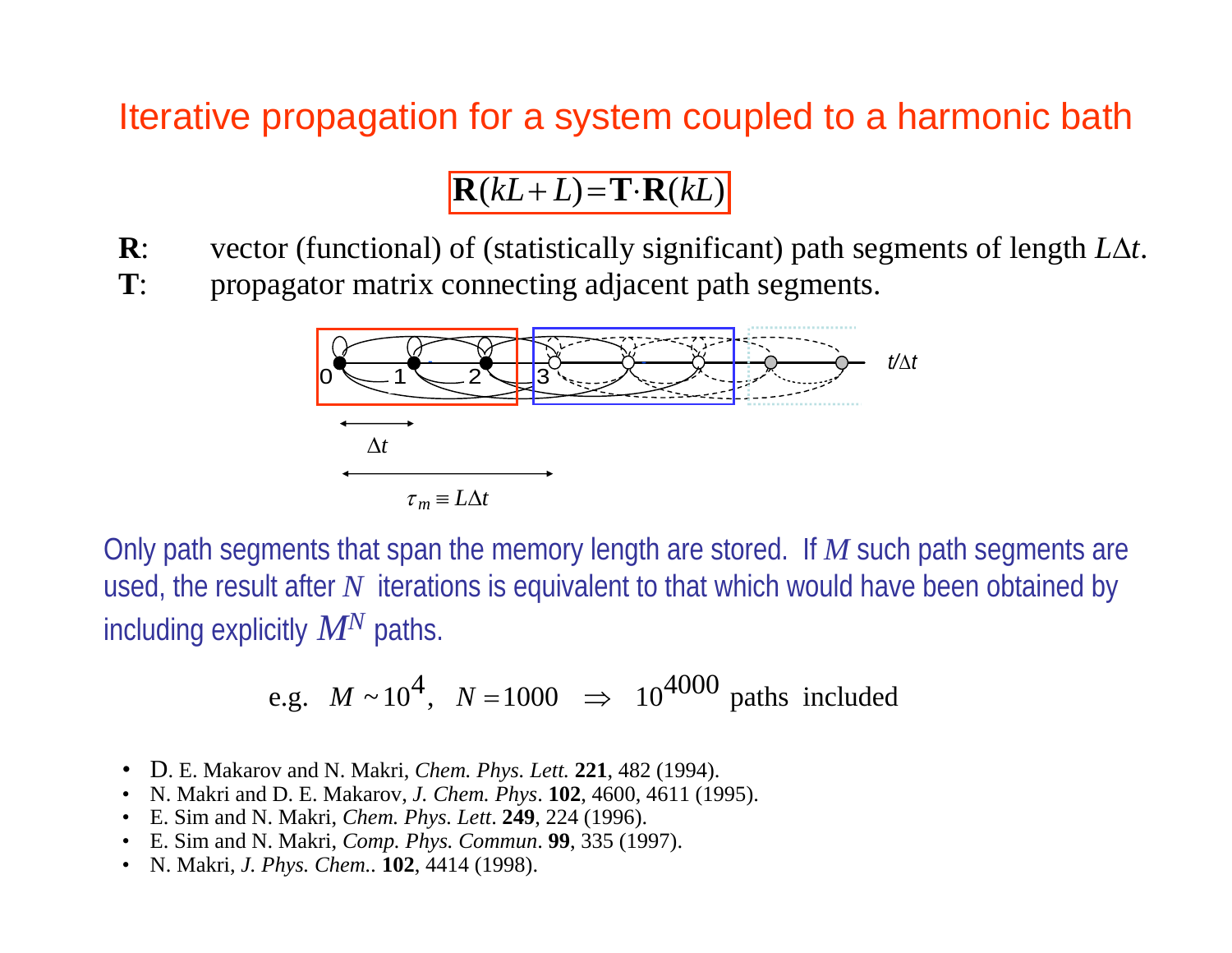### **Properties**

#### $\mathcal{L}$ **Stability**

*If all paths are included in the propagator functional, the trace of the reduced density matrix is conserved for arbitrary time periods.*

#### $\mathcal{L}_{\mathcal{A}}$ Thermodynamic limit

*With nonzero dissipation, the propagator matrix has a stable fixed point. The corresponding eigenvalue yields the equilibrium density matrix.*

#### T. Rates without explicit propagation

*The smallest real nonzero eigenvalue of the propagator matrix gives the relaxation rate coefficient. Complex eigenvalues are associated with coherences.*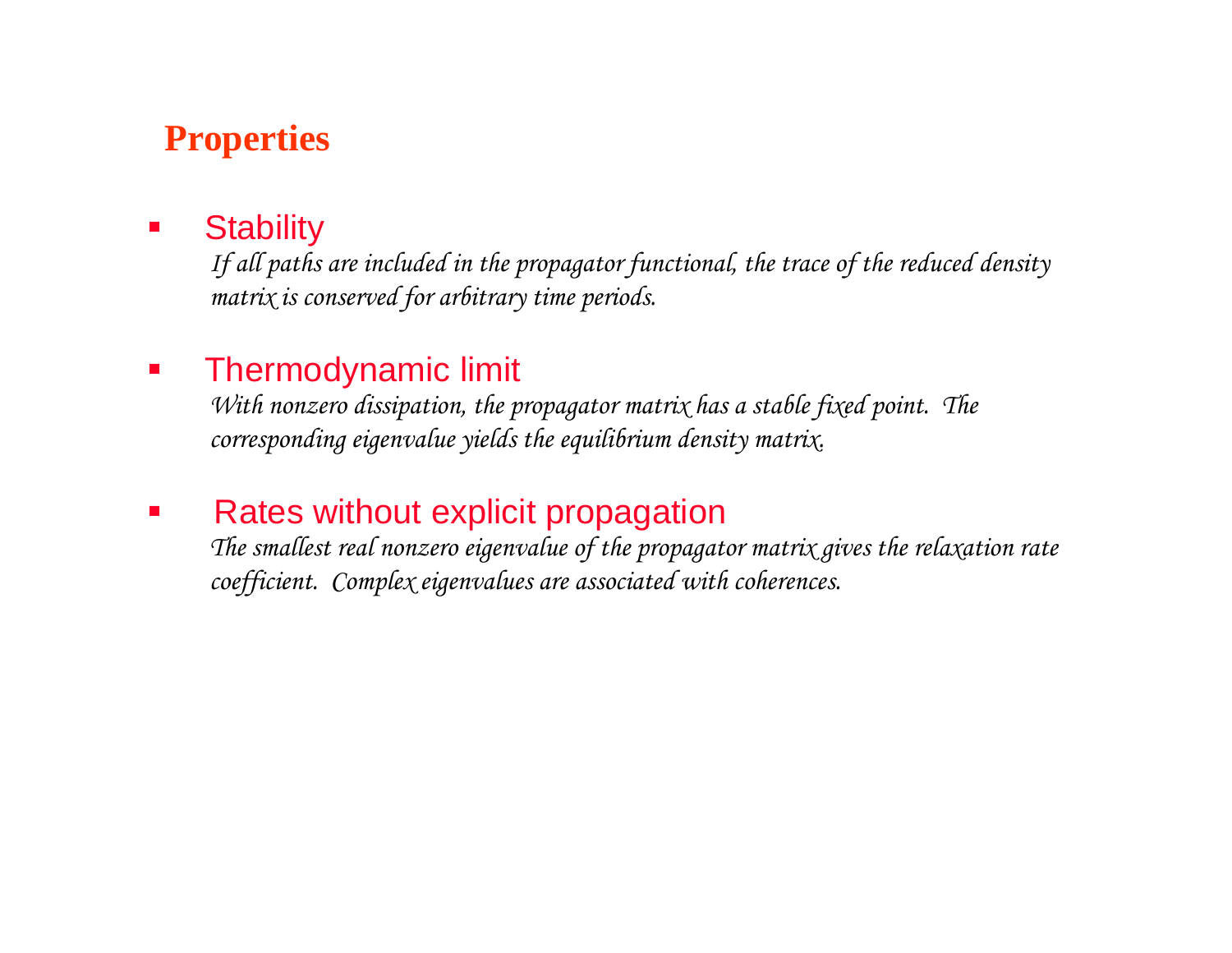The influence functional for *general nonlinear environments* can be expressed in terms of a cumulant expansion:

$$
F(s_0^{\pm}, s_1^{\pm}, \ldots, s_N^{\pm})
$$
\n
$$
= \exp\left\{-\sum_{k_1=0}^N \left(\alpha_{k_1}^+ s_{k_1}^+ + \alpha_{k_1}^- s_{k_1}^- \right) - \sum_{k_1=0}^N \sum_{k_2=0}^N \left(\beta_{k_1 k_2}^{++} s_{k_1}^+ s_{k_2}^+ + \beta_{k_1 k_2}^+ s_{k_1}^+ s_{k_2}^- + \cdots \right) \right\}
$$
\n
$$
- \sum_{k_1=0}^N \sum_{k_2=0}^N \sum_{k_3=0}^N \left(\gamma_{k_1 k_2 k_3}^{+++} s_{k_1}^+ s_{k_2}^+ s_{k_3}^+ + \gamma_{k_1 k_2 k_3}^{++-} s_{k_1}^+ s_{k_2}^+ s_{k_3}^- + \cdots \right) - \cdots \right\}
$$

It can be shown that the various coefficients are given by *multi-time* correlation functions of the bath.

- N. Makri, *J. Phys. Chem*. **103**, 2823 (1999).
- $\Box$  In macroscopic environments there is extensive dephasing and the correlation functions decay. This fact restricts the extent of nonlocality.
- $\Box$  The finite range of nonlocal interactions can be exploited to evaluate the path integral via an iterative procedure.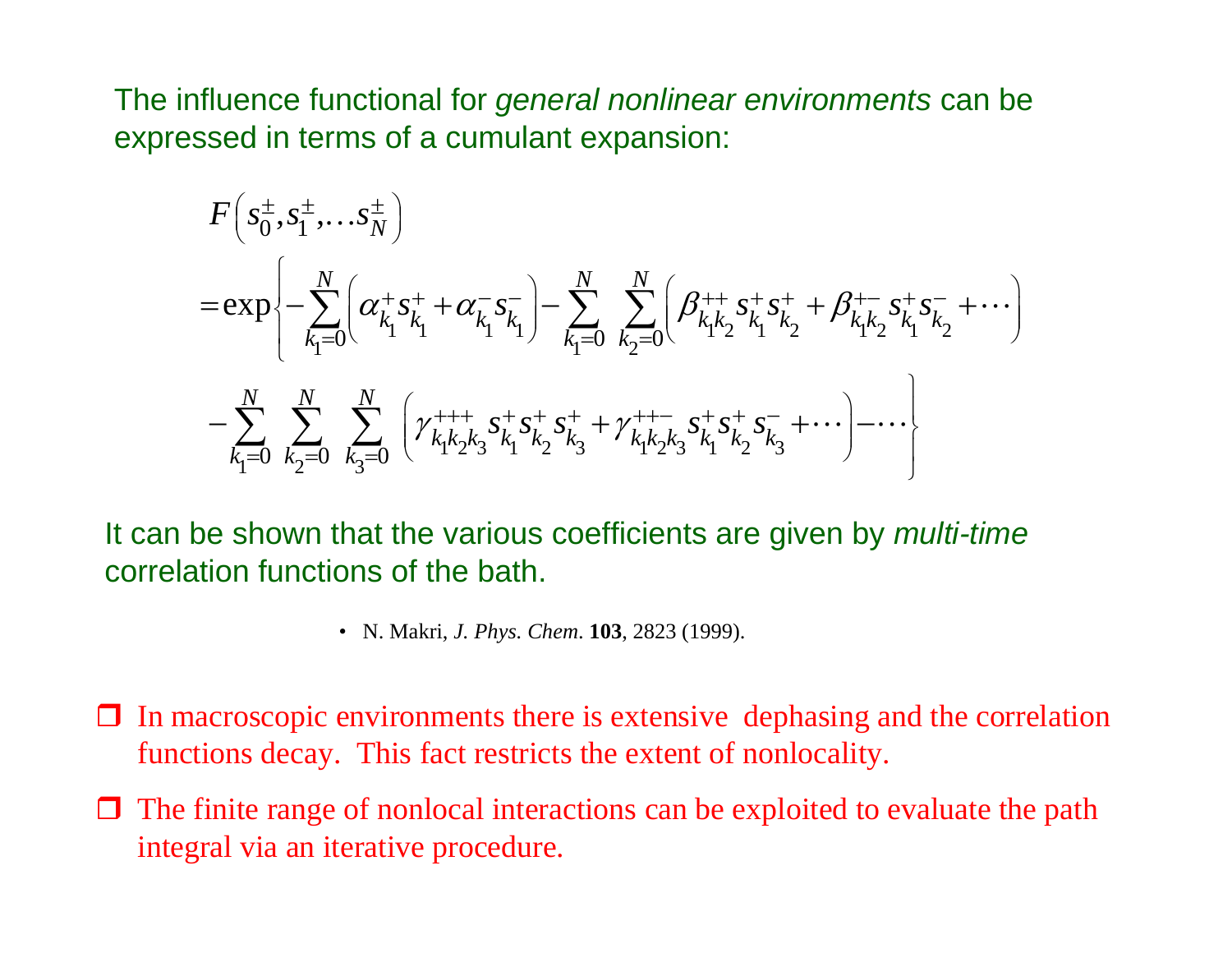### Iterative algorithm for an arbitrary bath

- $\bullet$  Construct an array **R** of (statistically significant) path segments whose length equals the memory span *L* Δ *t*.
- •Propagate **R** by one memory length by multiplying with a propagator matrix **T**.

### $\mathbf{R}(kL+L) = \mathbf{T} \cdot \mathbf{R}(kL)$

$$
T_{ij}[s_i^{\text{old}}, s_j^{\text{new}}] = K_0[s_i^{\text{old}}, s_j^{\text{new}}] \frac{\widetilde{F}[s_i^{\text{old}}, s_j^{\text{new}}]}{\widetilde{F}[s_j^{\text{new}}]}
$$





 $\bullet$  The influence functional can be evaluated using Forward-Backward Semiclassical Dynamics (FBSD)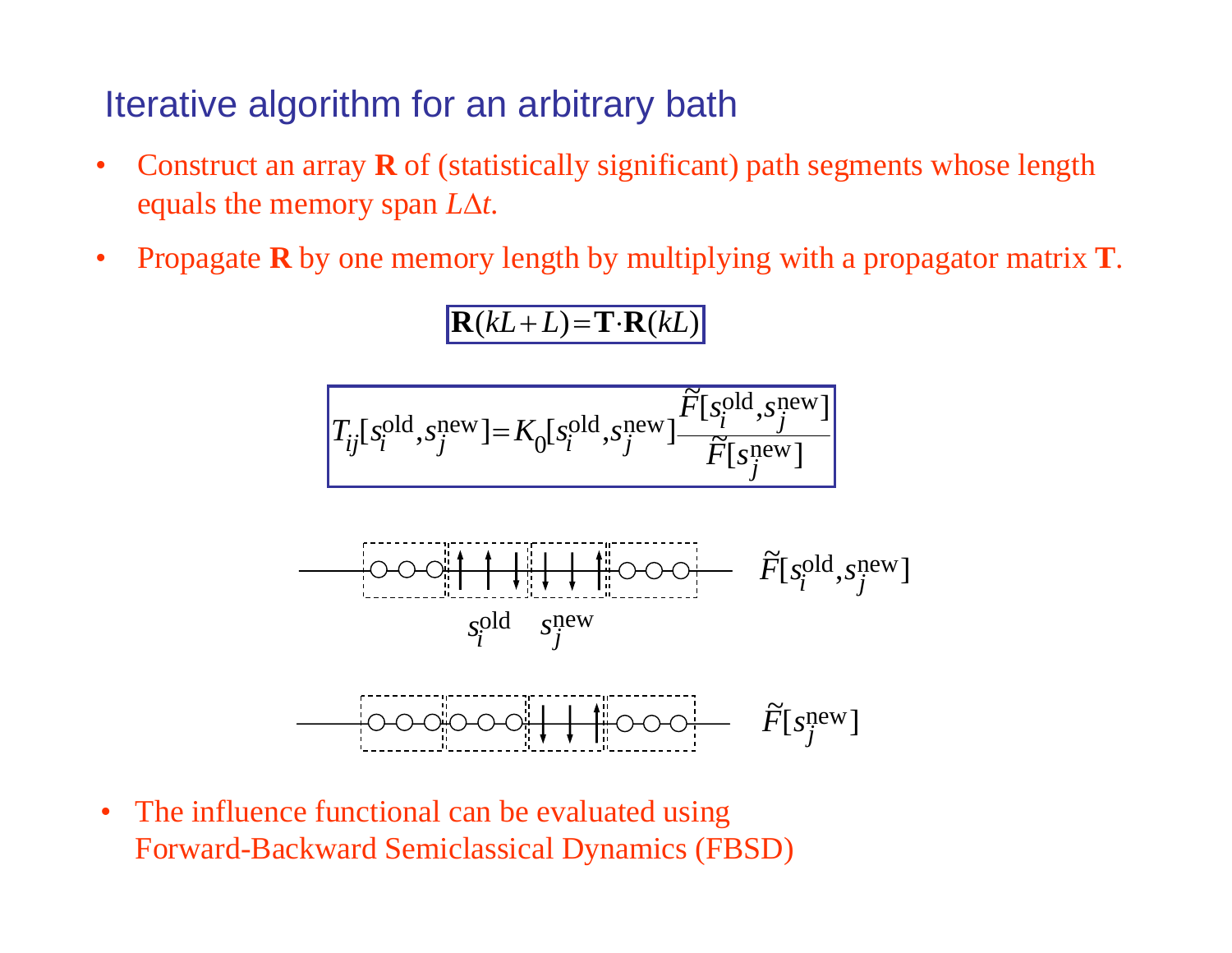## **Reaction Rates**

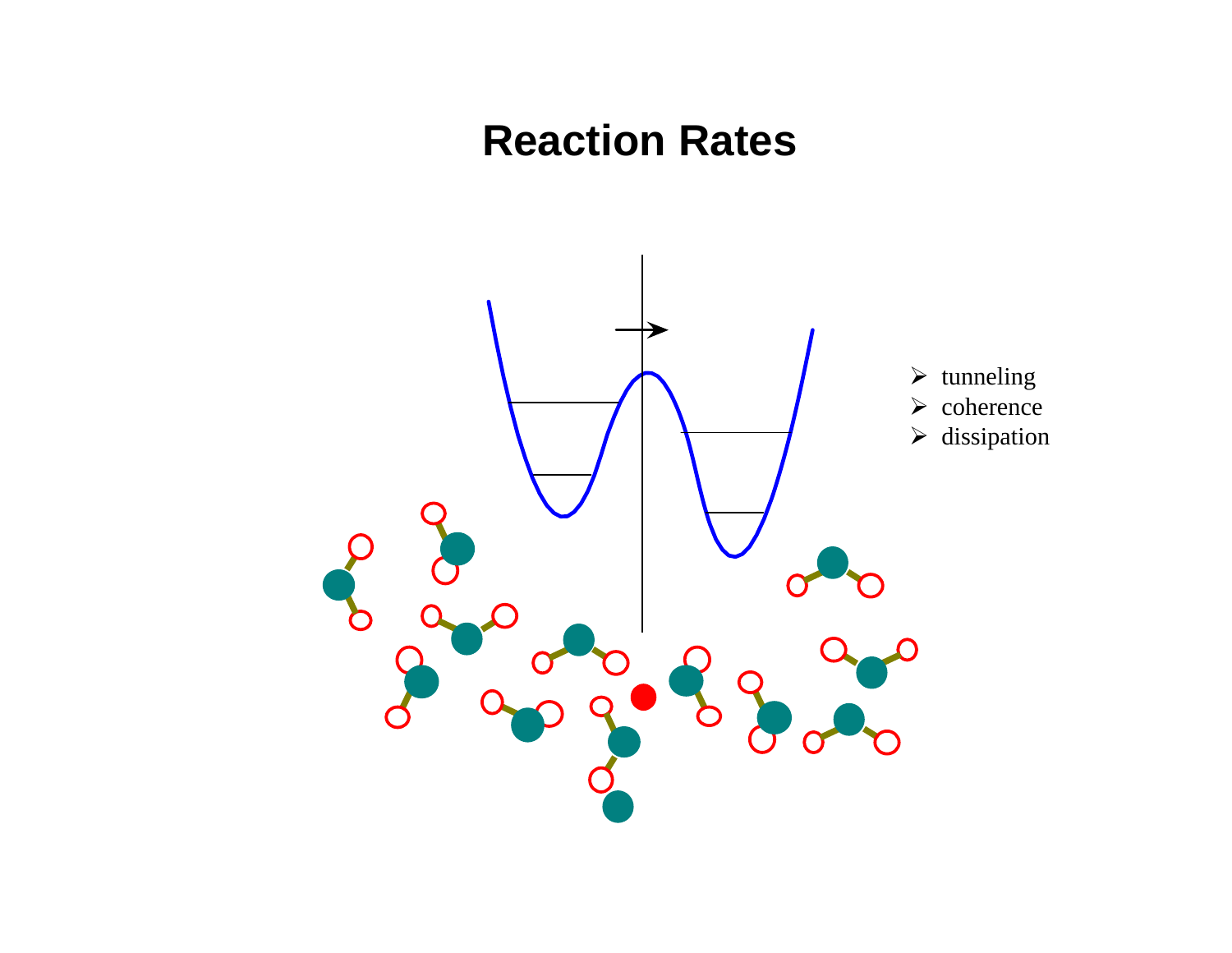## Quantum Transmission Coefficient Temperature around crossover



Red squares: Numerical path integral results Open circles: Wolynes correction factor (quantum Grote Hynes theory) Green crosses: Parabolic barrier estimate of periodic orbit theory Dashed line: Normal mode estimate of periodic orbit theory Gray triangles: Quantum centroid density approximation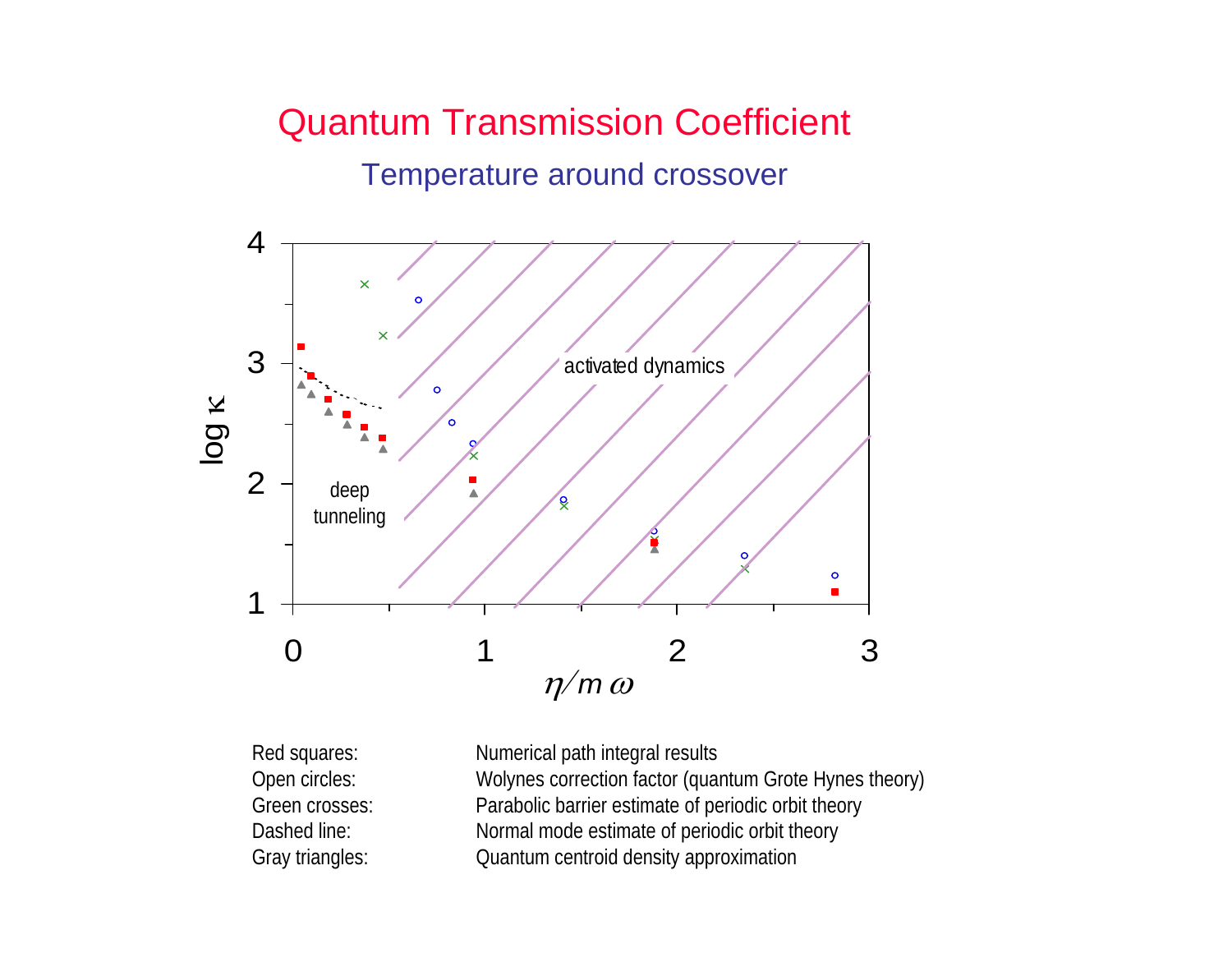## Electron transfer in photosynthesis Electron transfer in photosynthesis





- ♦ **Long-range electron transfer**
- ♦ **Fast process (time constant ~ 3 ps)**
- ♦ **High quantum yield**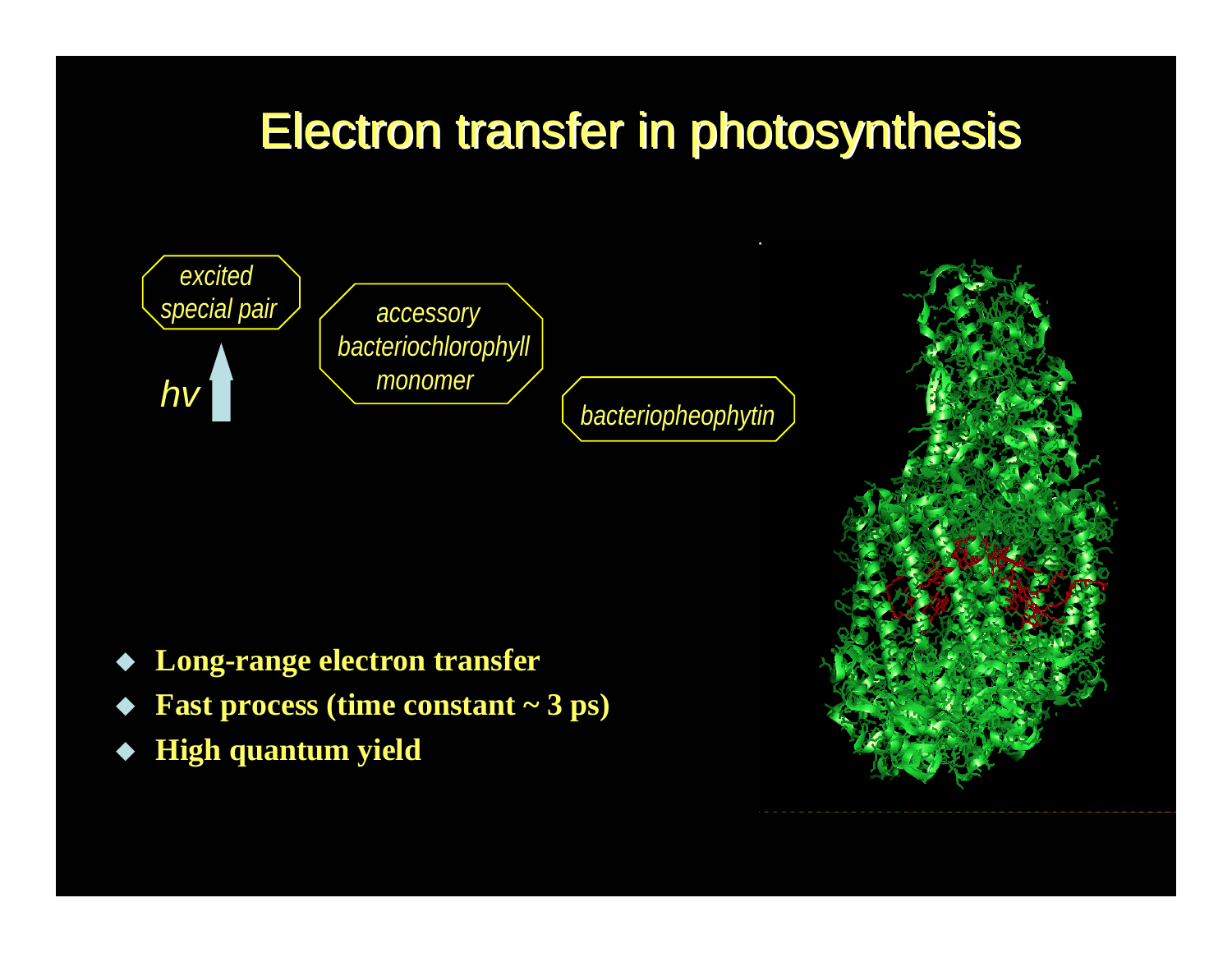Spectral density from classical MD simulations (Chandler et al.)



Path integral results: Electronic populations vs. time

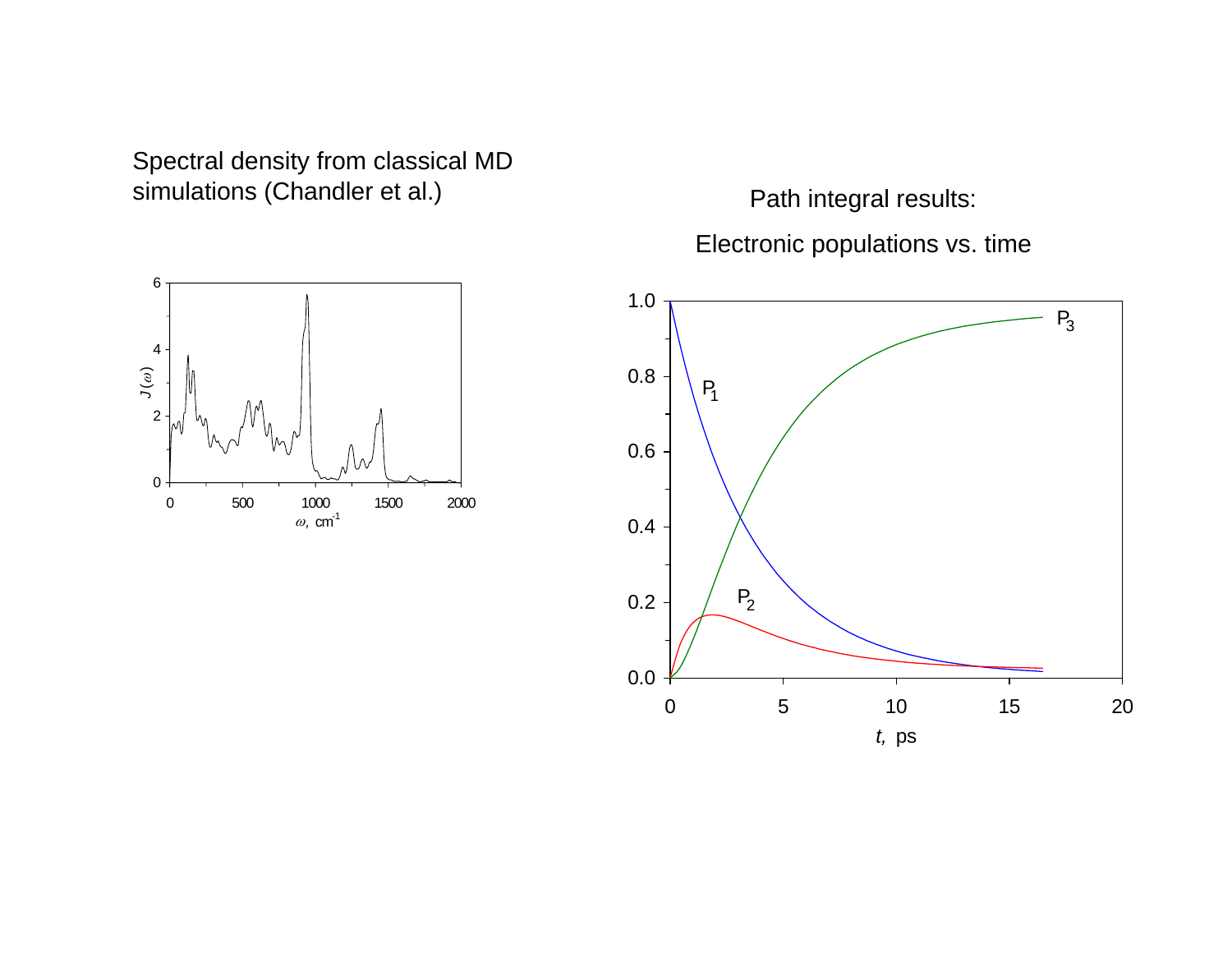#### **A two-level system in a bath of two-level systems**

$$
H = -\hbar\Omega\sigma_x^0 - \sum_{i=1}^n \frac{1}{2}\hbar\omega_i\sigma_x^i - \sigma_z^0 \sum_{i=1}^n c_i \sqrt{\frac{\hbar}{2\omega_i}}\sigma_z^i
$$



• K. Forsythe and N. Makri, *Phys. Rev. E* (July 1, 1999).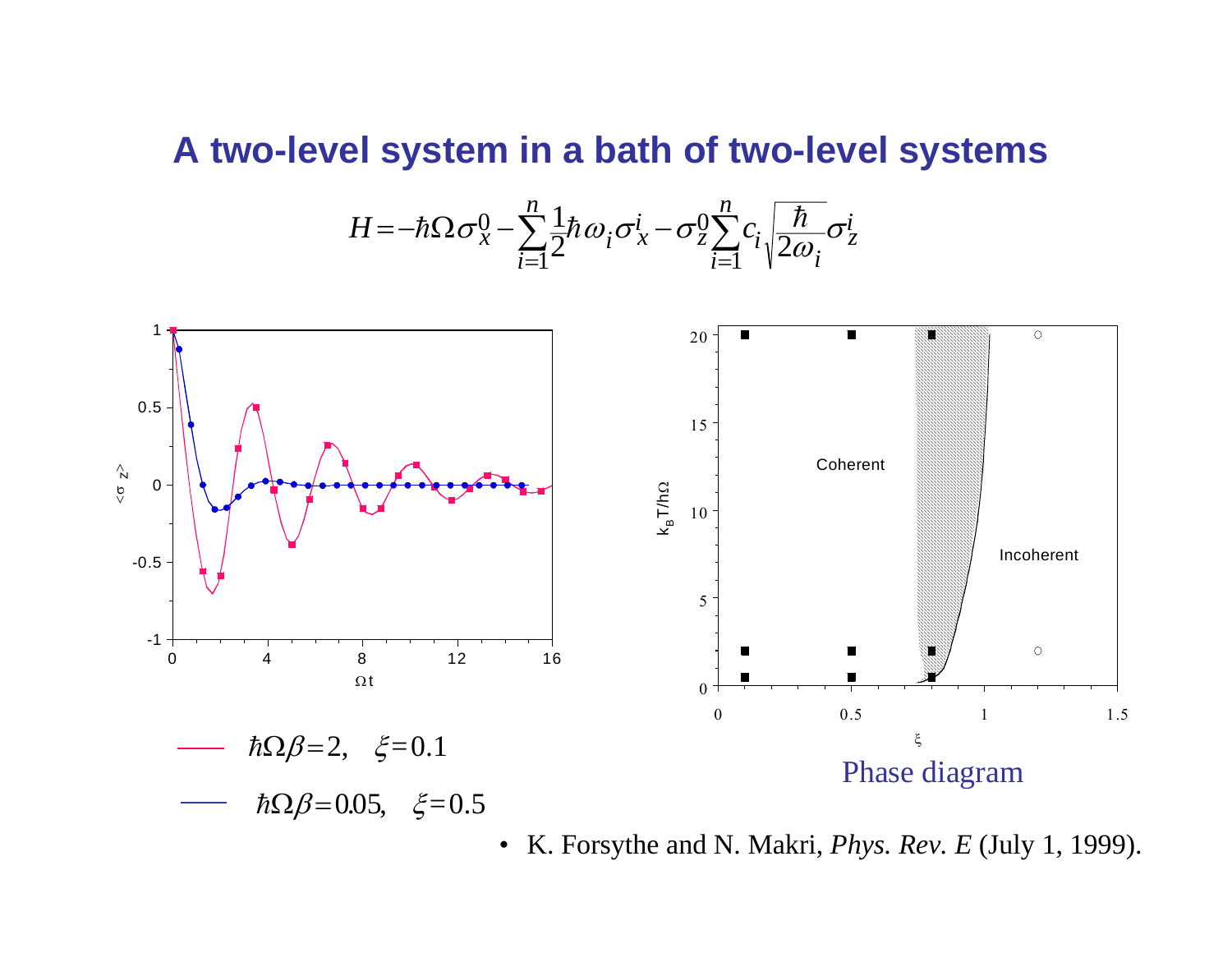# Driven dissipative two-level systems

*Simplest paradigm for control of quantum dissipative dynamics*

$$
H = -\hbar\Omega\sigma_x + \sum_j \left(\frac{p_j^2}{2m_j} + \frac{1}{2}m_j\omega_j^2q_j^2 + c_j\sigma_zq_j\right) + V_0\sigma_z\cos\omega_0t
$$

In the absence of driving, the dissipative TLS exhibits

- Damped oscillations (generally, low temperature and weak friction)
- •Incoherent relaxation (high temperature, strong friction)

Can one control the charge oscillations?

- •Maintain localization for indefinite time lengths?
- •Sustain long-lived coherent oscillations?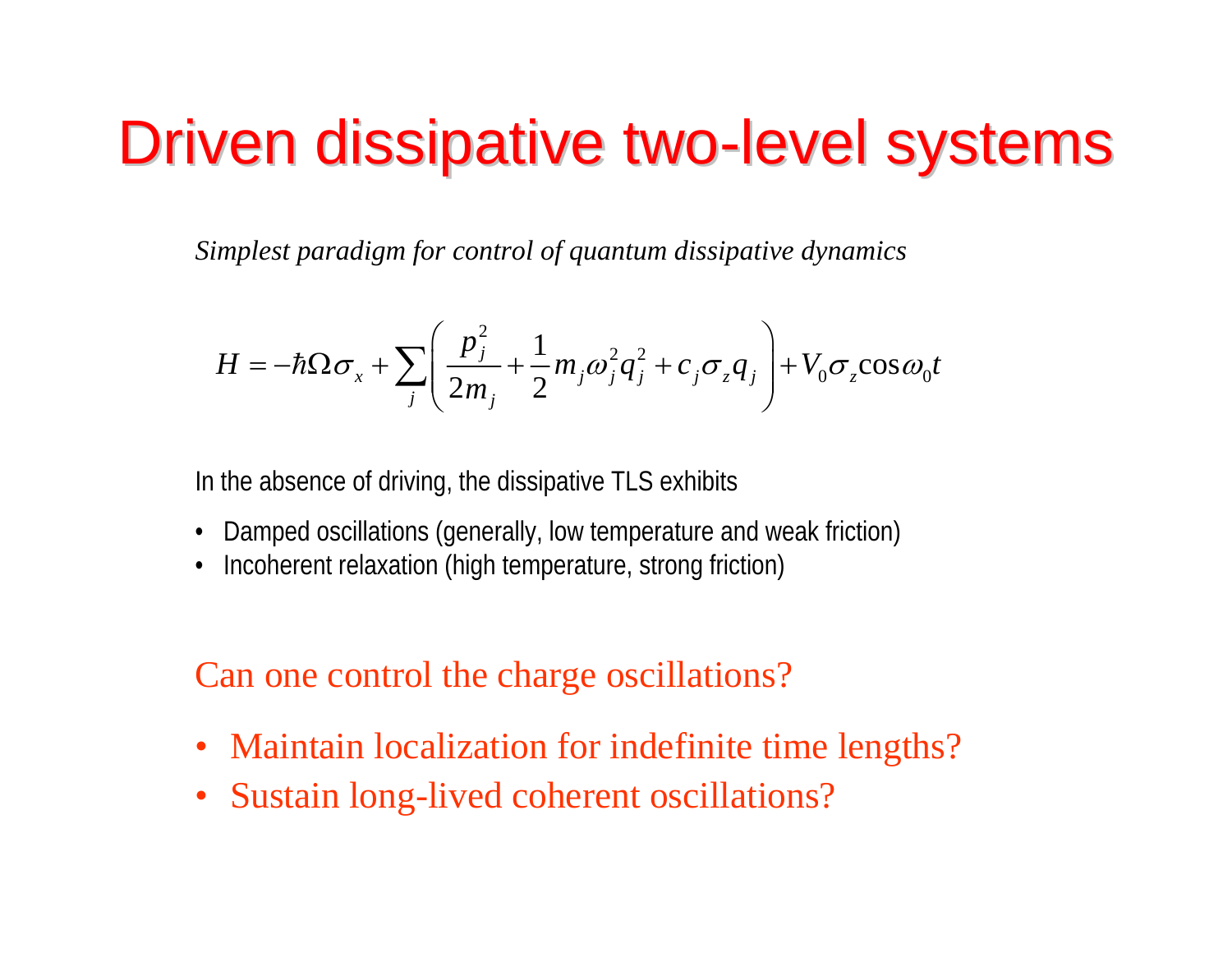#### **Localization at High Temperature**

Average TLS position as a function of time

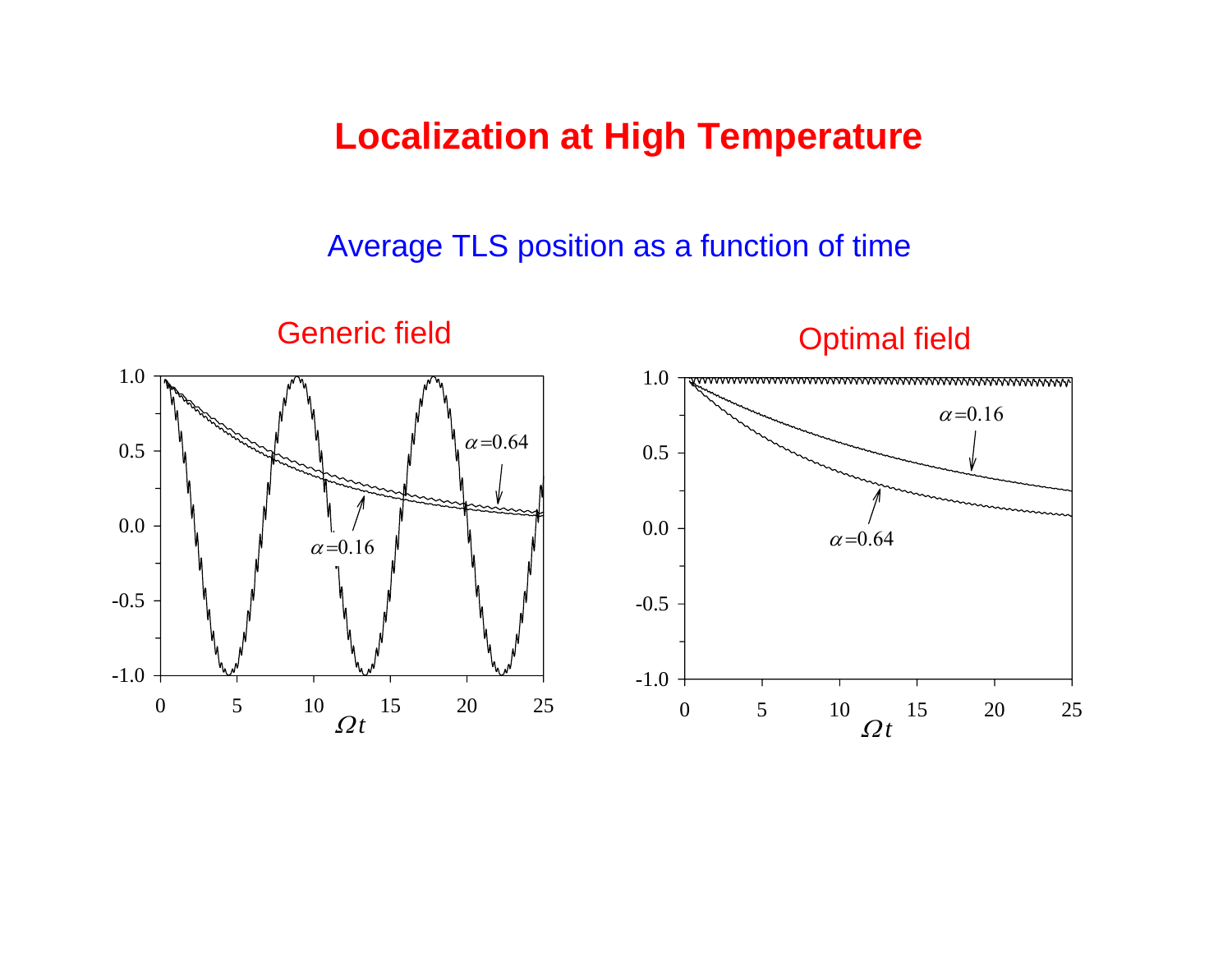#### **References on Real-Time Path Integral Methodology**

N. Makri, *Chem. Phys. Lett*. 193, 435 (1992).

- M. Topaler and N. Makri, *Chem. Phys. Lett*. 210, 448 (1993).
- D. Makarov and N. Makri, *Chem. Phys. Lett*. 221, 482 (1994).
- G. Ilk and N. Makri, *J. Chem. Phys*. 101, 6708 (1994).
- N. Makri and D. E. Makarov, *J. Chem. Phys*. 102, 4600 (1995).
- N. Makri and D. E. Makarov, *J. Chem. Phys*. 102, 4611 (1995).
- N. Makri, *J. Math. Phys*. 36, 2430 (1995).
- E. Sim and N. Makri, *Chem. Phys. Lett*. **249**, 224-230 (1996).
- E. Sim and N. Makri, *Comp. Phys. Commun*. **99**, 335-354 (1997).
- N. Makri, *J. Phys. Chem.* **102**, 4414-4427 (1998).
- N. Makri, *J. Phys. Chem.* **103**, 2823-2829 (1999).
- N. Makri, *J. Chem. Phys.* **111**, 6164-6167 (1999).
- J. Shao and N. Makri, *Chem. Phys.* **268**, 1-10 (2001).
- J. Shao and N. Makri, *J. Chem. Phys*. **116**, 507-514 (2002).